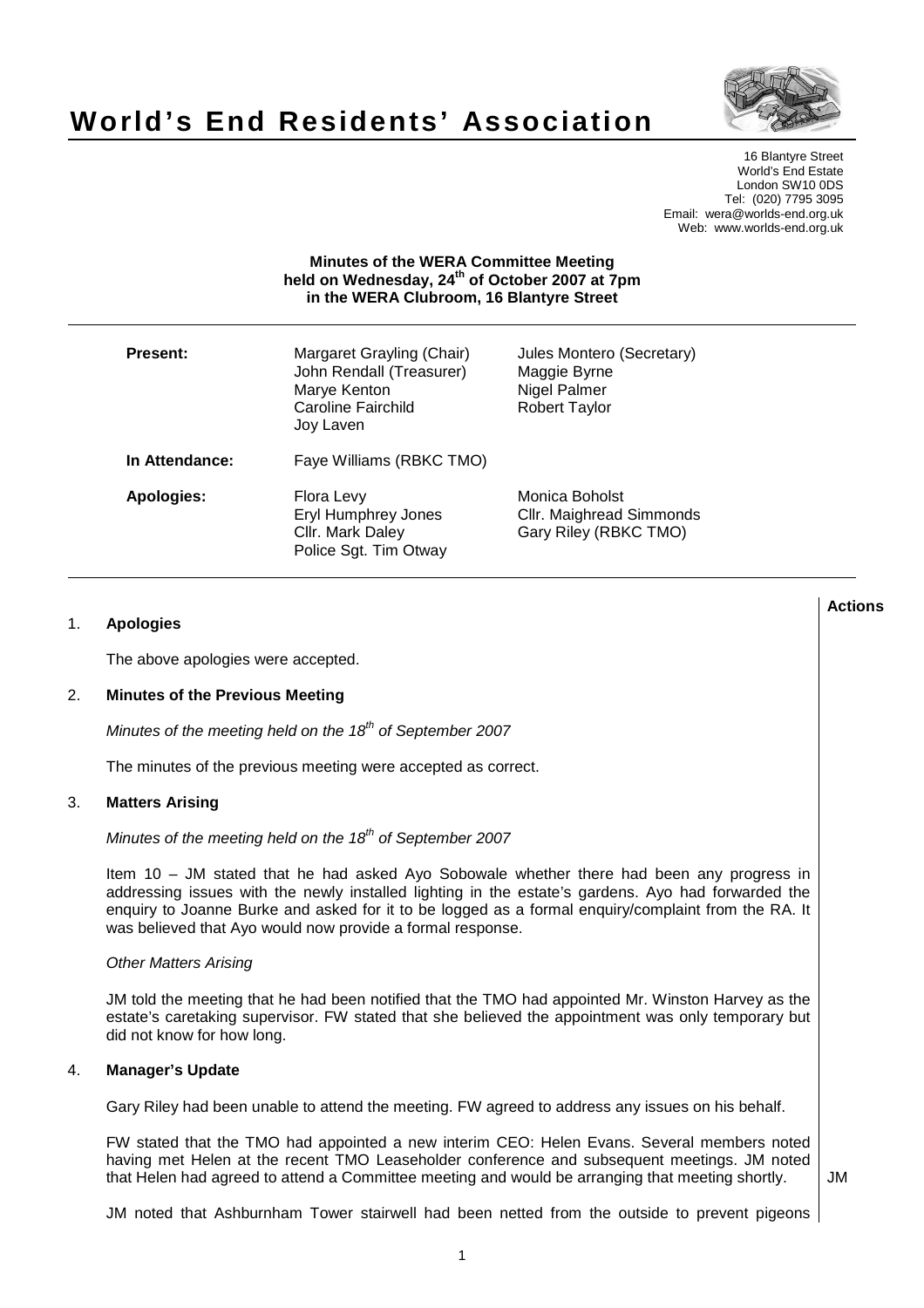roosting on the ledges and asked whether similar work would be carried out in the other towers. FW stated that the netting had been installed in Ashburnham Tower to deal with the specific case of a resident affected by a medically-recognised allergy and that she did not believe that similar works would be carried out elsewhere given the costs involved. Several members noted the increasing pigeon population and suggested investigating possible funding (e.g. from the ARB or the WCI) for pigeon control measures. JM would ask Cllr. Simmonds whether the WCI might fund such measures.

JM

JR asked whether the resident which had been relocated off the estate to allow the TMO to deal with a leak in Berenger Walk had returned. FW said she believed the resident had been relocated off the estate and had yet to return. JR noted that some kind of leak into the empty space below Berenger Walk adjacent to the Blantyre Centre appeared to have restarted.

JM asked whether the flat that had been severely damaged in the summer as a result of a gas explosion had been refurbished. FW said that the refurbishment work was expected to begin shortly. FW noted that the resident had been living elsewhere, but that the TMO had now secured another flat for her to live in on the estate whilst her flat was being refurbished.

#### 5. **AGM / Newsletter**

JM suggested Tuesday,  $20<sup>th</sup>$  November as a suitable date for the WERA AGM.

Two leaflet drops (the formal notice to be delivered 21 days in advance of the meeting, and a reminder) were proposed. This was agreed. JM would prepare the notices. Committee members would help deliver them. JM All

The meeting suggested the following topics for the "open discussion" portion of the meeting: Decent Homes, estate security, the Piazza, dogs and the dog policy, estate staffing, the new Police office and the adoption of the Piazza by the Council.

JM said he would invite Ian Twyford, Alasdair Manson, Gary Riley, Tenant Participation, the Ward Councillors and Police Sgt. Tim Otway (and his team) to the AGM. It was agreed that the TMO staff would be advised that the agenda for the meeting would contain an "open discussion" to allow residents to raise issues and/or ask questions of those present, once the formal items on the agenda had been dealt with.

Several members noted having discussed joining the Committee with a number of residents and it was hoped that these would choose to stand for election.

JM reminded everyone to submit something for inclusion in the newsletter, which was planned to be ready by Christmas or early in the New Year. All

#### 6. **Piazza**

JM asked those present to copy any issues with the Piazza to NP. NP stated that he believed it was important to stress to the Council that the Piazza was not what had been promised as it had clearly deviated from the original proposals. Members noted ongoing problems with the lights, seating and the lack of greenery. NP noted that he believed the Chelsea Theatre intended to ask permission for outside seating. There was a brief discussion on the activities of the Chelsea Theatre.

### 7. **Dog Policy**

JM stated that he had collated a list of the proposals for an estate dog policy that had been suggested by members over the preceding months. JM ran through the proposals on the list.

The following proposals were re-iterated: restrictions on the number and type of dogs kept on the estate, a ban on any kind of dog breeding, enforcement of the "no dog" policy in the estate's gardens, and that residents should be advised not to allow their visitors to bring their dogs on the estate.

It was noted that the TMO's current dog register appeared to be far from comprehensive – there were clearly many more dogs on the estate than registered.

It was also noted that the large amount of dog fouling in the gardens and communal areas was causing the TMO's cleaning and grounds maintenance contractors many problems. There was some question as to whether any of these issues and problems were being addressed by the TMO.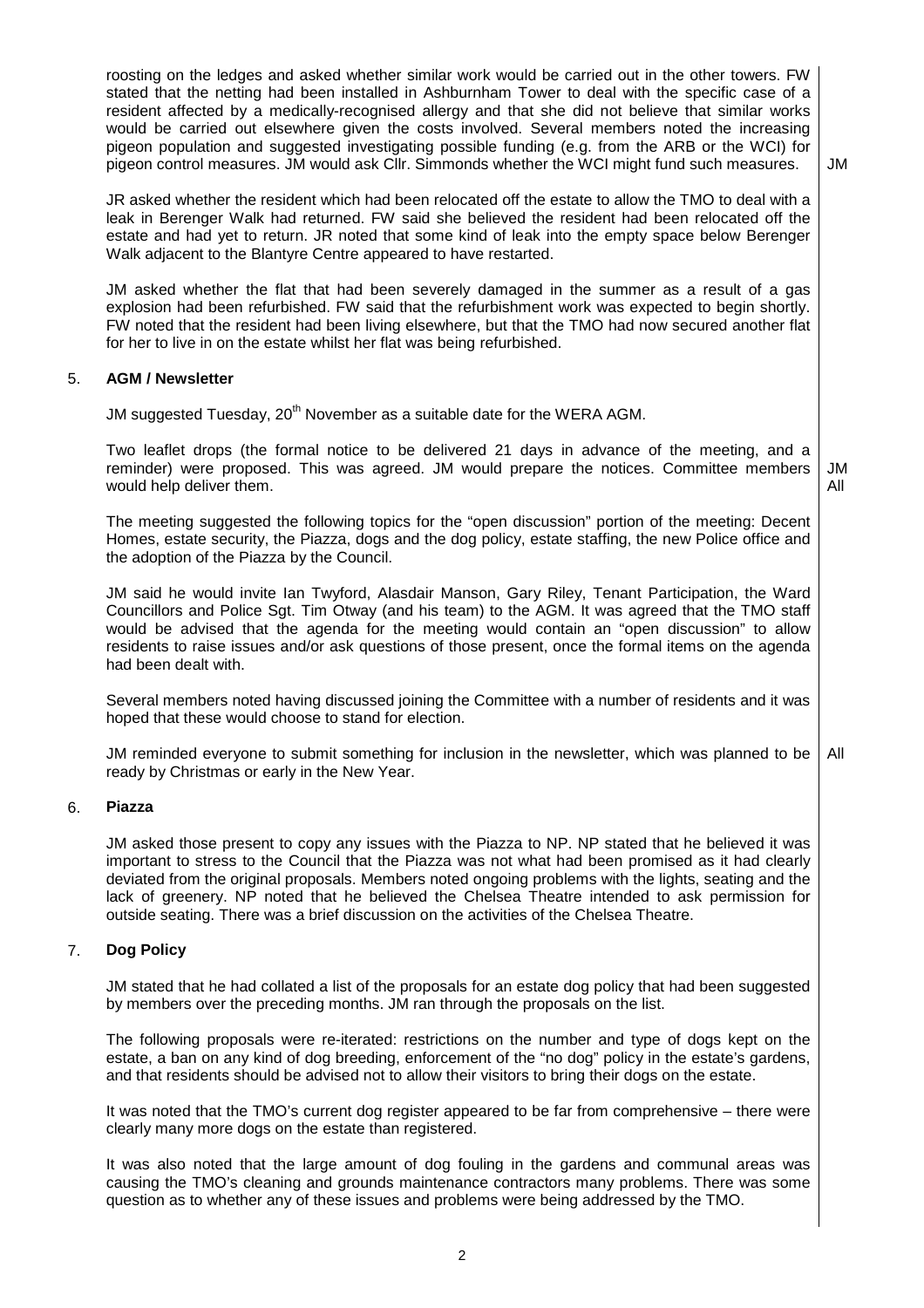It was noted that the dog involved in the recent incident on the Piazza had been brought to the attention of the TMO on numerous occasions dating back to the beginning of the year, as the breed (Akita) was known to be potentially very dangerous, but that the TMO did not appear to act on these reports.

A question as to whether the TMO might be liable for any serious incidents involving the dog of a resident living on the estate was raised – members queried whether the TMO might be exposing itself to civil action for not acting on repeated reports of dangerous dogs on the estate.

It was suggested that the list, as well as the issues listed above, be sent to Ian Twyford at the TMO for consideration and inclusion in any new dog policy for the estate. JM

### 8. **Use of WERA Clubroom**

JM told the meeting that the Over50s had contacted him and indicated that they wished to use the clubroom on the dates identified at the last meeting (Thursday 13<sup>th</sup> and Friday 14<sup>th</sup> of December) rather than the alternative dates that had been suggested.

JM had advised the Over50s that the room was booked by five other groups on the dates requested (two on the Thursday, three on the Friday) but that he would try to secure the room for their use in any case. Unfortunately whilst three of the five groups were willing to change their bookings, two were not. MK stated that she was disappointed that the Over50s could not use the room on the dates they wanted and could not understand why the RA did not simply demand that the other groups change their bookings. JM noted that it was up to the groups concerned as to whether they were willing or able to change their bookings, not the RA. JM also noted that some of the groups concerned were groups of residents and stated that he did not believe it was acceptable for the RA to favour one group of residents over another.

JM noted that the Over50s had now asked to use the room on the following Tuesday and Wednesday (the  $18<sup>th</sup>$  and  $19<sup>th</sup>$  of December). The meeting agreed that they could use the room on those dates. JM would confirm the room's availability (with Victim Support, who have the room booked on Wednesday afternoons) and then inform the Over50s. JM

Several members noted that clubroom bookings were prominently displayed on a notice-board within the clubroom and there was no reason why any of the groups already using the room, and thus perfectly able to check the notice-board, should be unaware of the room's availability at any time.

#### 9. **Meetings Attended**

JM and JR had attended the TMO's Neighbourhood Conference on the 11<sup>th</sup> of October.

MG, JM, JR and JL had attended the TMO's Leaseholder Conference on the 16<sup>th</sup> of October. It was noted that a number of the estate's leaseholders had also attended.

MG and JM had attended the Council's TCC meeting on the 18<sup>th</sup> of October.

Copies of any documents distributed at these meeting would be available from the reading tray.

#### 10. **Upcoming Meetings**

JM drew the meeting's attention to the list of upcoming meetings on the back of the agenda. The TMO AGM, on the  $12<sup>th</sup>$  of November, was highlighted and all TMO members on the Committee were encouraged to attend.

#### 11. **Any Other Business**

Members described several incidents of noise nuisance the previous week and weekend. It was noted that the frequency and number of incidents in the Piazza, the estate's gardens and other communal areas appeared to be on the increase. Many of the incidents involved young persons with dogs, who allowed their dogs to bark loudly and run loose in both the Piazza and the estate's communal areas late at night. It was suggested that residents should ring the Police and/or the Council's Noise Nuisance department so that the incidents could be logged. NP stated that the Police should be patrolling within the boundary of the estate, particularly along the walkways, stairwells and first floor gardens, just as they would on any other street in the borough. Several members noted the growing need to reinstate some kind of patrol on the estate to deal with noise nuisance caused by those